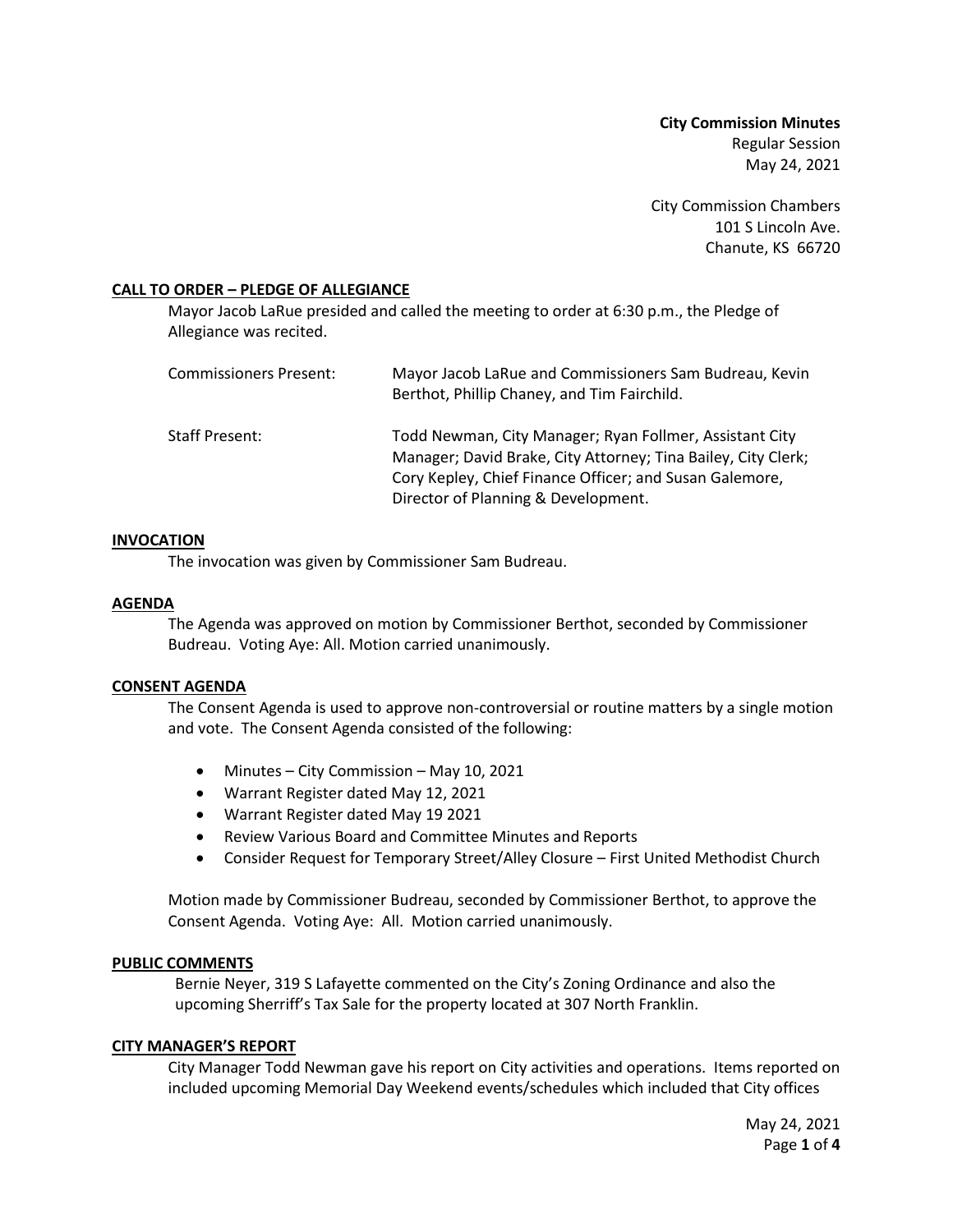will be closed May 31st, the Maring Aquatic Center opening day is scheduled for May 30<sup>th</sup>, and that the Avenue of Flags Ceremony will be held at the entrance of Memorial Park Cemetery, Monday, May  $31<sup>st</sup>$ , 11:00 a.m.

# **OLD BUSINESS**

# **CONSIDER RECREATION FACILITY LEASE AGREEMENT**

At their May 10, 2021 regular meeting the City Commission reviewed a Draft Recreation Facility Lease Agreement and suggested changes to Article 1 Section 1.1 and Article 1 Section 1.6 & 1.7 and for the City Manager to present the agreement to the Chanute Recreation Commission at their May 12, 2021 regular meeting.

The Chanute Recreation Commission reviewed the suggested changes and has submitted a revised agreement for City Commission review and consideration.

General discussion was made. Comments were made by City Manager Todd Newman.

Motion made by Commissioner Budreau, seconded by Commissioner Fairchild, to approve the Facility Lease Agreement between the City of Chanute and the Chanute Recreation Commission as presented with the monthly fee option for Article 2.2. Voting Aye: All. Motion carried unanimously.

## **CONSIDER TOURISM SERVICES AGREEMENT**

At the April 26, 2021 City Commission meeting, Chamber Board of Directors President Jon Burchett on behalf of the Chanute Area Chamber of Commerce and Office of Tourism presented a revised Tourism Services Agreement for City Commission review and discussion.

Commission consensus was for the Office of Tourism Board to consider the City Commission's suggested change for an initial two-year term instead of the three-year term that was presented and to bring this item back at the May 24, 2021 City Commission Meeting for further review and consideration.

The Chanute Area Chamber of Commerce and Office of Tourism Board approved the City Commission's suggested change and is now requesting that the City Commission approve the Tourism Services Agreement. A copy of the agreement was provided for review and consideration.

General discussion was made. Comments were made by Chanute Chamber of Commerce & Office of Tourism Executive Director Jane Brophy and Board President Jon Burchett, City Manager Todd Newman, and City Attorney David Brake.

Motion made by Commissioner Berthot, seconded by Commissioner Budreau, to approve the Tourism Services Agreement with an initial one-year term instead of the two-year term and removal of Item 4B relating to transient guest tax funds received by the City. Voting Aye: All. Motion carried unanimously.

### **NEW BUSINESS CONSIDER MEMORANDUM OF UNDERSTANDING FOR REDEVELOPMENT OF 110-120 WEST MAIN**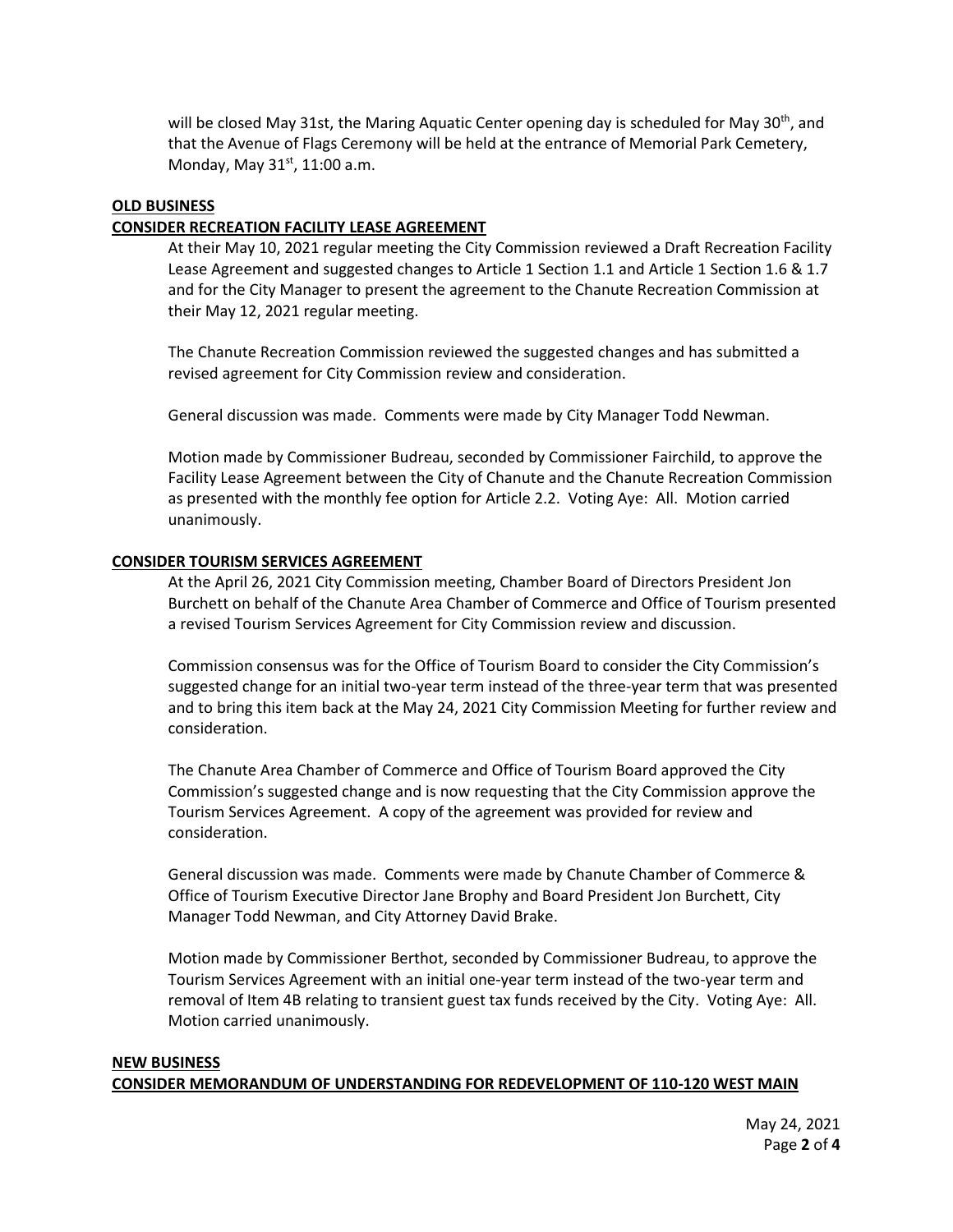Consolidated Housing Services and Consolidated Development Partners are interested in the redevelopment of 110-120 West Main and have provided an MOU outlining expectations of the developer and City. The agreement proposes redevelopment of the building into affordable/workforce housing and a copy of the MOU was provided to the City Commission for review and consideration.

City Director of Planning & Development Susan Galemore and Consolidated Development Partners representative Jim Potter provided an overview of the proposed MOU and project.

The MOU is a non-binding agreement indicating a future binding contract is possible based on reaching certain milestones of the agreement.

General discussion was made. Comments were made by Mr. Jim Potter, Director of Planning & Development Susan Galemore, City Manager Todd Newman, City Attorney David Brake, and Chief Finance Officer Cory Kepley.

Motion made by Commissioner Budreau, seconded by Commissioner Fairchild, to approve the Memorandum of Understanding for Redevelopment of 110-120 West Main as presented. Voting Aye: All. Motion carried unanimously.

# **PROPERTY RESOLUTION – 307 NORTH FRANKLIN PROPERTY RESOLUTION – 909 WEST WALNUT PROPERTY RESOLUTION – 1404 SOUTH MALCOLM PROPERTY RESOLUTION – 1105 NORTH STEUBEN**

General discussion was made. Comments were made by Assistant City Manager Ryan Follmer.

Motion made by Commissioner Fairchild, seconded by Commissioner Budreau, to adopt resolution declaring that the above properties are in violation of Chanute Municipal Codes and authorizing abatement of certain nuisances as presented. Voting Aye: All. Motion carried unanimously.

The Resolutions were assigned: No. 2021-46, No. 2021-47, No. 2021-48, and No. 2021-49.

### **EXECUTIVE SESSION – DISCUSSION OF NON-ELECTED PERSONNEL**

Motion made by Commissioner Chaney, seconded by Commissioner Fairchild, that the City Commission recess into executive session to discuss an individual employee's performance pursuant to the non-elected personnel matter exception, K.S.A. 75-4319(b)(1). The open meeting will resume in the City Commission Chambers at 8:20 p.m. Voting Aye: All. Motion carried unanimously.

The City Commission returned to open session at 8:20 p.m.

No action taken.

Motion made by Commissioner Chaney, seconded by Commissioner Berthot, that the City Commission recess into executive session to discuss an individual employee's performance pursuant to the non-elected personnel matter exception, K.S.A. 75-4319(b)(1). The open